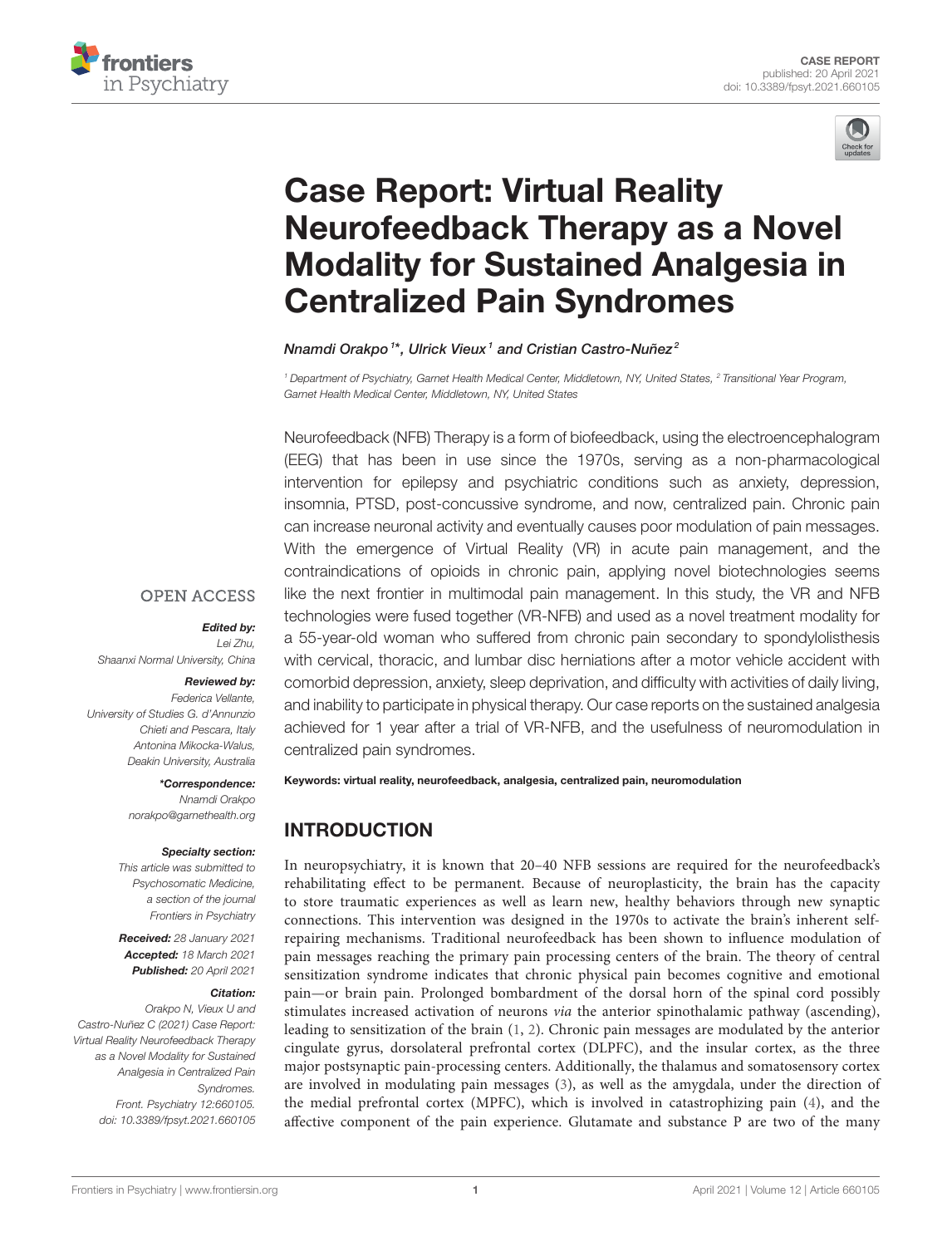neurotransmitters that are involved in lowering the threshold for the firing of the unmyelinated C fibers [\(5\)](#page-3-4).

Virtual reality (VR) is a novel technology that has been shown in various studies to reduce acute pain as well as serving as an immersive distraction to pain. This process is probably carried out by the prefrontal cortex (PFC), which is responsible for the blocking of negative thoughts and feelings, distractions, and emotional regulation [\(6\)](#page-4-0). In 1965, Melzack and Wall [\(7\)](#page-4-1) came up with the gate theory that suggests that the amount of focus on pain, the emotional response to the pain, and the painful experience collectively influence how the brain will perceive the pain [\(7\)](#page-4-1). Based on Wickens' [\(8\)](#page-4-2) theory on multiple resources, the resources in different sensory areas of the brain all operate autonomously. It is obvious that the VR technology integrates the visual, auditory, and tactile sensory functions, while simultaneously distracting patients from their pain. Hoffman et al. [\(9\)](#page-4-3) found that immersive VR during physical therapy helped lower pain scores significantly for burn victims. Another study by Sarig-Bahat et al. [\(10\)](#page-4-4), found that a single session of VR alone where the patient sprayed flies in the game, improved range of motion in the cervical spine and reduced neck pain. Decades of research on NFB therapy has demonstrated the usefulness of this tool in mood disorders, sleep disorders, ADHD, neurological rehabilitation and, more recently, chronic pain. Research has shown that VR alone can reduce acute pain scores and minimize a patient's focus on pain. In this study, both technologies were combined as a novel clinical tool (VR-NFB) and was evaluated for its effectiveness as a treatment modality and its sustained analgesia for centralized pain.

### CASE DESCRIPTION

A 55-year-old woman with a past medical history of cervical spine stenosis with radiculopathy, post-concussive syndrome, sciatica, status post motor vehicle accident (MVA), with a past psychiatric history of depression, anxiety, chronic pain syndrome, and PTSD related to the MVA, who presented with persistent right-sided shoulder and neck pain. She reported poor sleep quality and stated that she was not yet a candidate for surgery per the four different orthopedic and neurosurgical evaluations she underwent. She was visibly anxious, irritable, and tearful as she replayed the MVA in her mind. "Every time I come to a stop sign, my palms sweat, my heart races, I tense up, paranoid that someone will hit me from behind each time." She had recently visited the emergency room for acute exacerbation of her cervical pain with complaints of stiffness, right upper extremity radiculopathy, worsening neck pain, decreased range of motion (**[Figure 1](#page-1-0)**), and inability to sleep and perform activities of daily living (ADLs) (**[Figure 1](#page-1-0)**). She was prescribed the following oral medications: meloxicam 15 mg, gabapentin 100 mg three times daily, amitriptyline 10 mg nightly, cyclobenzaprine 10 mg as needed and memantine 5 mg per day. She reported that gabapentin had partially helped in the past but was no longer effective.



FIGURE 1 | MRI impression: Bilateral foraminal stenosis at C4 and C5, related to uncovertebral arthropathy, with exiting C5 nerve root impingement. At C5–C6, there is significant right foraminal stenosis with exiting C6 nerve root impingement. Photo courtesy of Joseph A. Marchione, MD, Neuroradiologist at Garnet Health Medical Center.

# <span id="page-1-0"></span>IMAGING

# MRI of Cervical Spine

#### Treatment and Clinical Course

Materials and software used are the Oculus Rift-S VR headset (2019), the EEG NeuroAmp, and the Cygnet Software for the neurofeedback functions, all provided by BeeMedic. The patient was assisted with placing the headset over her head and over the leads for maximum comfort, and she was given prompts to stare at the game she wanted to play so it could load and begin. The patient underwent a clinical trial of 20 sessions of VR-NFB Therapy, completing two sessions weekly for a total of 10 weeks. The patient was screened with a thorough clinical history prior to starting VR-NFB. She had no history of thalamic strokes or traumatic brain injury, which were exclusion criteria. The patient was optimized at a frequency of 0.15 mHz at T3–T4, and T4–P4 at 0.175 mHz, for 20 total sessions. The Wong-Baker Pain Scale was used to identify the level of pain she experienced on a daily basis, as well as the level of anxiety, sleep, depression, PTSD symptoms, fatigue, and any interference in IADL/ADLs associated with the pain. Before each session began, she was asked about her level of distress using Subjective Unit of Distress before (BSUD) and then again at the end (ESUD) to observe for any acute change in the metrics.

Generally, the patient continued to struggle with fluctuations in pain intensity and reported an average pain score of 6 prior to starting VR-NFB sessions, with an average pain score of 4.5 status post VR-NFB session (15% improvement per session).

After 20 VR-NFB sessions the patient was evaluated for any change to her symptoms since starting the clinical trial. Her pain score (see **[Figure 2](#page-2-0)**) improved from 9 to 5, indicating a 40% decrease in pain at the end of the trial. Her activities of daily living (ADLs) improved by 40% while her independent activities of daily living (IADLs) improved by 50%. Patient initially reported pain-related anxiety with a score of 8, which decreased to 4 after 20 VR-NFB sessions (40% improvement). She initially reported trouble falling asleep and staying asleep because of her chronic pain, reporting sleep deprivation as 10 out of 10, improving only to an 8 (20% improvement) after the clinical trial. Her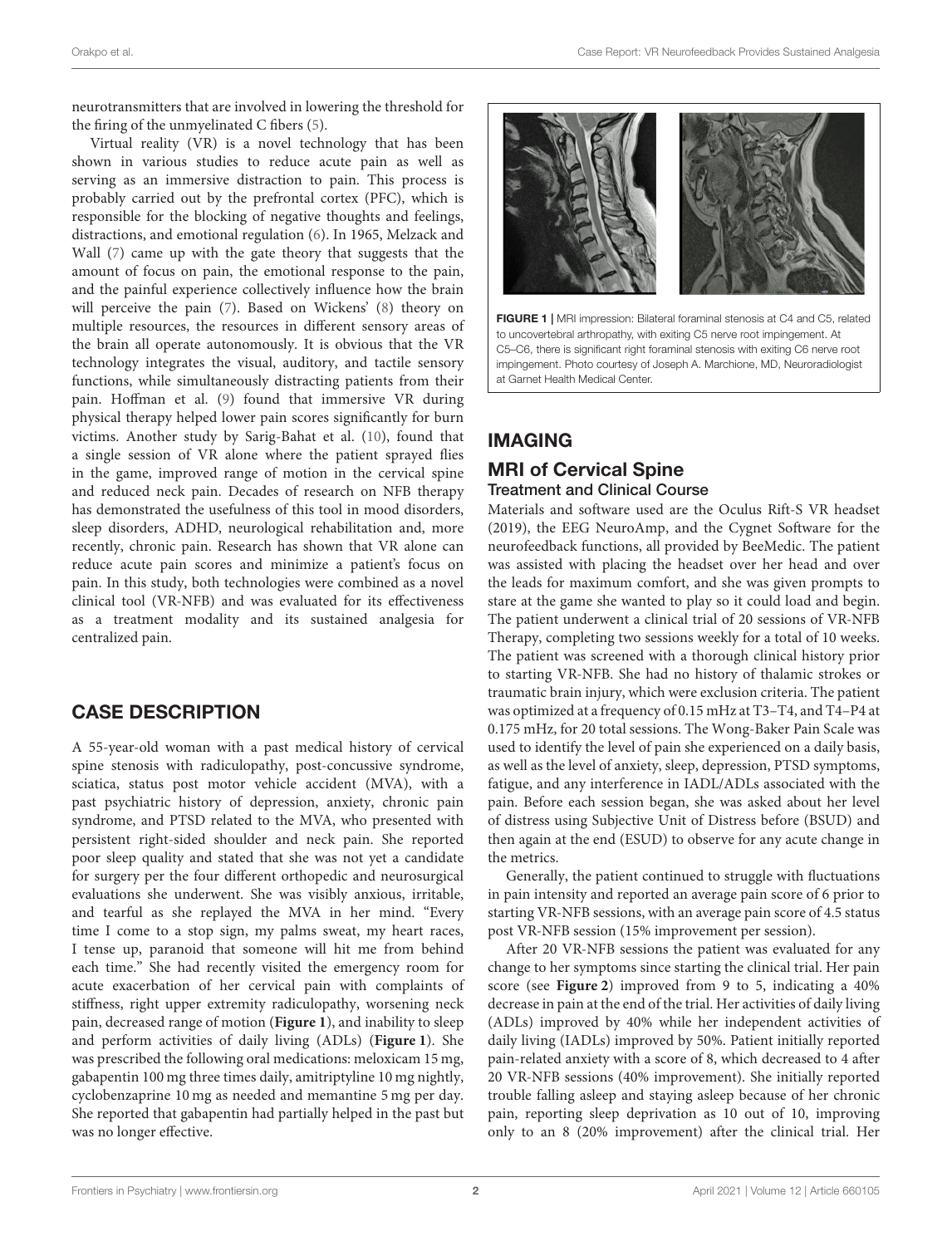

<span id="page-2-0"></span>

<span id="page-2-1"></span>scores for pain-related fatigue and pain-related depression were similar to that of sleep deprivation with a 20% improvement. She had no change in the intensity of her PTSD flashbacks post therapy vs. initial (**[Figure 2](#page-2-0)**). As for her medications, she was able to completely discontinue gabapentin for neuropathic pain and cyclobenzaprine for cervicalgia and neck spasms; she began taking meloxicam less frequently because "it practically does nothing anymore." She continued her amitriptyline at the same dose and frequency.

# POST-TREATMENT FOLLOW UP

At the end of the 20-session trial, she reported that her pain was at 5 out of 10 (40% improvement). The research team followed up with the patient at 1, 3, and 10 months. At 1 month, she reported that her pain score was at 4 out of 10, and declining. At the 3 months follow up, she reported that her pain continued to improve, reporting a pain score of 2.5 (mild) out of 10, and she reported a pain score of 1 at the 10-month and 1-year post trial follow up, indicating an overall improvement in pain of 80% from initial to 1-year follow up (**[Figure 3](#page-2-1)**). This improvement in pain has allowed her to participate in physical therapy, while maintaining analgesia.

# DISCUSSION OF OUTCOMES

This study explores VR-NFB as a non-opioid treatment for chronic pain. Virtual Reality Neurofeedback (VR-NFB) helped the patient experience an 80% improvement in pain from initial to 1 year follow up, with improvements in ADLs, anxiety, depressive symptoms, and sleep, while discontinuing Gabapentin for neuropathy, muscle relaxants, high dose Naproxen, and TCA medications known for cardiac side effects. In fact, literature and clinical data are reporting the role of pain, particularly chronic pain, as an important stressor on mental health and its relationship with everyday world stimuli. At her 1-year follow up, the patient reported that analgesia was sustained, her pain was more manageable, and she stated that the pain is hardly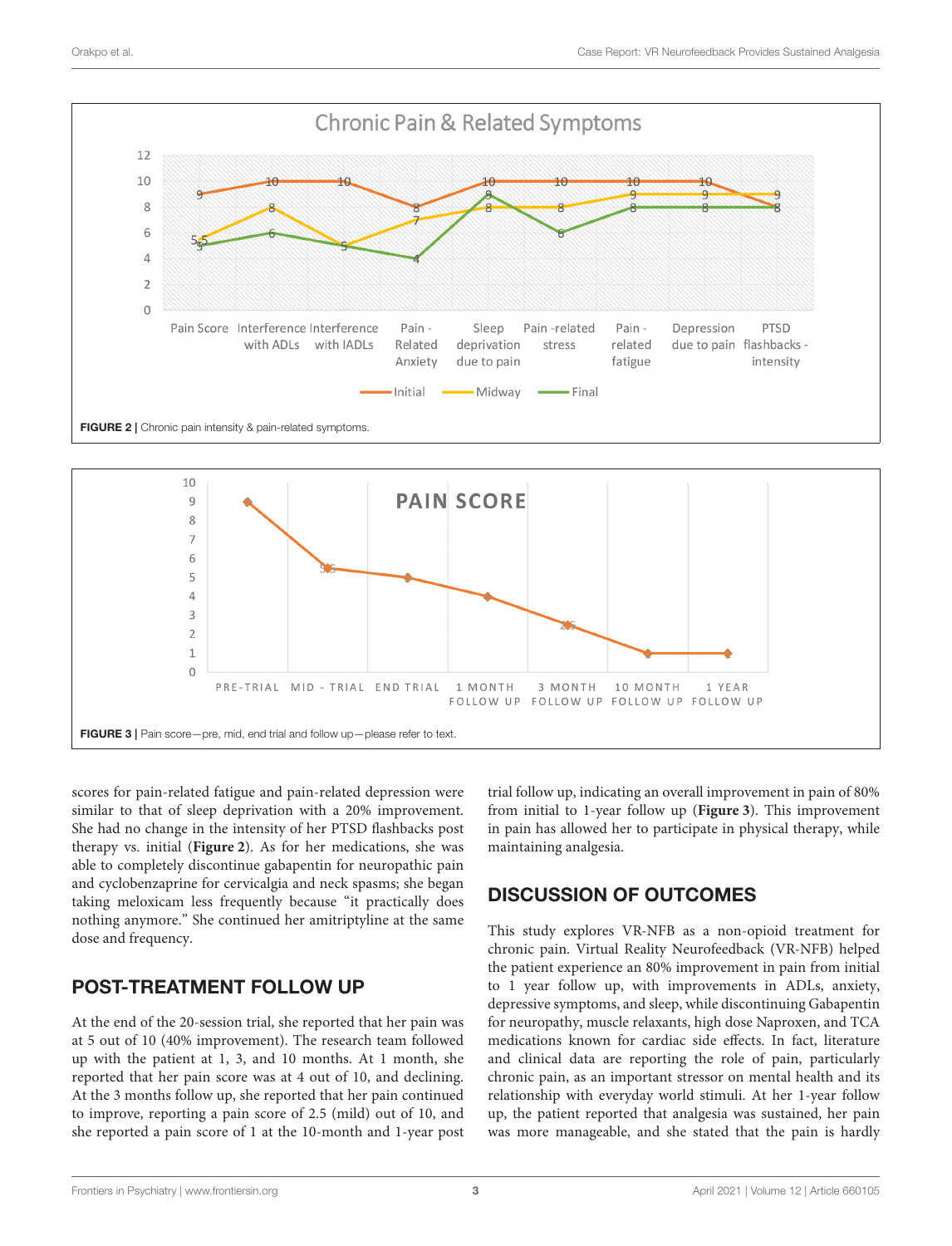noticeable. She reported feeling happier, less anxious, and she was sleeping more than 6 hours nightly. She stated that her colleagues noticed she was brighter and less irritable, and less depressed to the extent of being able to discontinue amitriptyline with the help of her primary care physician.

#### LIMITATIONS AND STRENGTHS

The fact that this is a case report is an obvious limitation, and the study could possibly be improved by using other measurements for the affective components of pain like the Patient Health Questionnaire (PHQ-9) for evaluating the severity of depression and response to therapy, or the Beck Anxiety Inventory (BAI), used to measure severity of anxiety weekly. The strengths of this study is its focus on alleviating chronic pain from a neuropsychiatric perspective, and its employment of novel technologies to mitigate opioid dependence and reduce polypharmacy and improve resilience. Further, a strength of this study was that the VF-NFB therapy helped the patient achieve sustained analgesia for more than 1 year compared to the shortterm pain relief in previous studies [\(9,](#page-4-3) [10\)](#page-4-4) that used VR alone.

### **CONCLUSION**

While traditional forms of neurofeedback have been shown to improve acute and central neuropathic pain in other studies, and VR alone has been shown to improve acute pain, VR-NFB is a novel approach that incorporates an additional analgesic effect of immersive distraction in the short term. This additional analgesia may be related to a beta endorphin-induced increase in dopamine in the mesolimbic pathway of the brain when a patient is engaged, experiencing pleasure, excited, seeking reward, or exploring newness. This acute increase in dopamine may enhance compliance in chronic pain patients, as they find pleasure in the VR-NFB therapy and its rewards, while actually anticipating therapy. Through its modulatory effect and change in neurochemistry, this novel treatment proved effective in sustained analgesia, and may provide permanent pain relief. We will follow up with the patient in 2 years to determine if the effects are permanent. Our case reports a 55-year-old woman who was able to experience long lasting pain relief and discontinue multiple medications that have cardiac side effects. This novel treatment could assist psychiatrists and practitioners in psychology in augmenting cognitive behavioral therapy for chronic pain (CBT-CP), while inadvertently eliminating polypharmacy. VR-NFB may serve as an adjunctive therapy

### **REFERENCES**

- <span id="page-3-0"></span>1. Baranauskas G, Nistri A. Sensitization of pain pathways in the spinal cord: cellular mechanisms. Prog Neurobiol. (1998) 54:349–65. doi: [10.1016/S0301-0082\(97\)00067-1](https://doi.org/10.1016/S0301-0082(97)00067-1)
- <span id="page-3-1"></span>2. Eriksen HR, Ursin H. Subjective health complaints, sensitization, and sustained cognitive activation (stress). J Psychosom Res. (2004) 56:445– 8. doi: [10.1016/S0022-3999\(03\)00629-9](https://doi.org/10.1016/S0022-3999(03)00629-9)

in the toolkit of multimodal pain management. We have provided evidence that this therapy is non-invasive and effective in sustaining pain relief, while improving ADLs, anxiety, depression, and sleep, and eliminating polypharmacy, leading to overall improved resilience and self-regulation.

# DATA AVAILABILITY STATEMENT

The original contributions presented in the study are included in the article/supplementary material, further inquiries can be directed to the corresponding author.

# ETHICS STATEMENT

The studies involving human participants were reviewed and approved by Dr. Cleveland Lewis, MD, Dr. Pamela Murphy MD, and Dr. Eleonora Feketeova. The patients/participants provided their written informed consent to participate in this study.

# AUTHOR CONTRIBUTIONS

NO initiated the concept, design, data collection, analysis, and interpretation of the study. UV contributed to the final revision of the manuscript. CC-N contributed to the revision of the final manuscript. All authors contributed to the article and approved the submitted version.

### FUNDING

This study was funded by the Thomas Guarino Family Academic Medicine and Research Fund at the Garnet Health Foundation.

### ACKNOWLEDGMENTS

A special thanks goes to Dr. Ronald Israelski, who is the former Designated Institutional Official at Garnet Health Medical Center, an Assistant Clinical Professor of Orthopedic Surgery at both Touro College of Osteopathic Medicine and New York University, and President of Orthopedic Relief Services International, for ongoing support and for facilitating funding for the research project. A special thanks goes to Dr. Alexandra Pumilia, a graduate from Touro College of Osteopathic Medicine, and a Psychiatry Resident (PGY1) at University of Massachusetts Medical Center, for the design of patient recruitment materials.

- <span id="page-3-2"></span>3. Staud R, Smitherman ML. Peripheral and central sensitization in FM: pathogenic role. Curr Pain Headache Rep. (2002) 6:259–66. doi: [10.1007/s11916-002-0046-1](https://doi.org/10.1007/s11916-002-0046-1)
- <span id="page-3-3"></span>4. Seminowicz DA, Davis KD. Cortical responses to pain in healthy individuals depends on pain catastrophizing. Pain. (2006) 120:297– 306. doi: [10.1016/j.pain.2005.11.008](https://doi.org/10.1016/j.pain.2005.11.008)
- <span id="page-3-4"></span>5. Winkelstein BA. Mechanisms of central sensitization, neuroimmunology and injury biomechanics in persistent pain: implications for